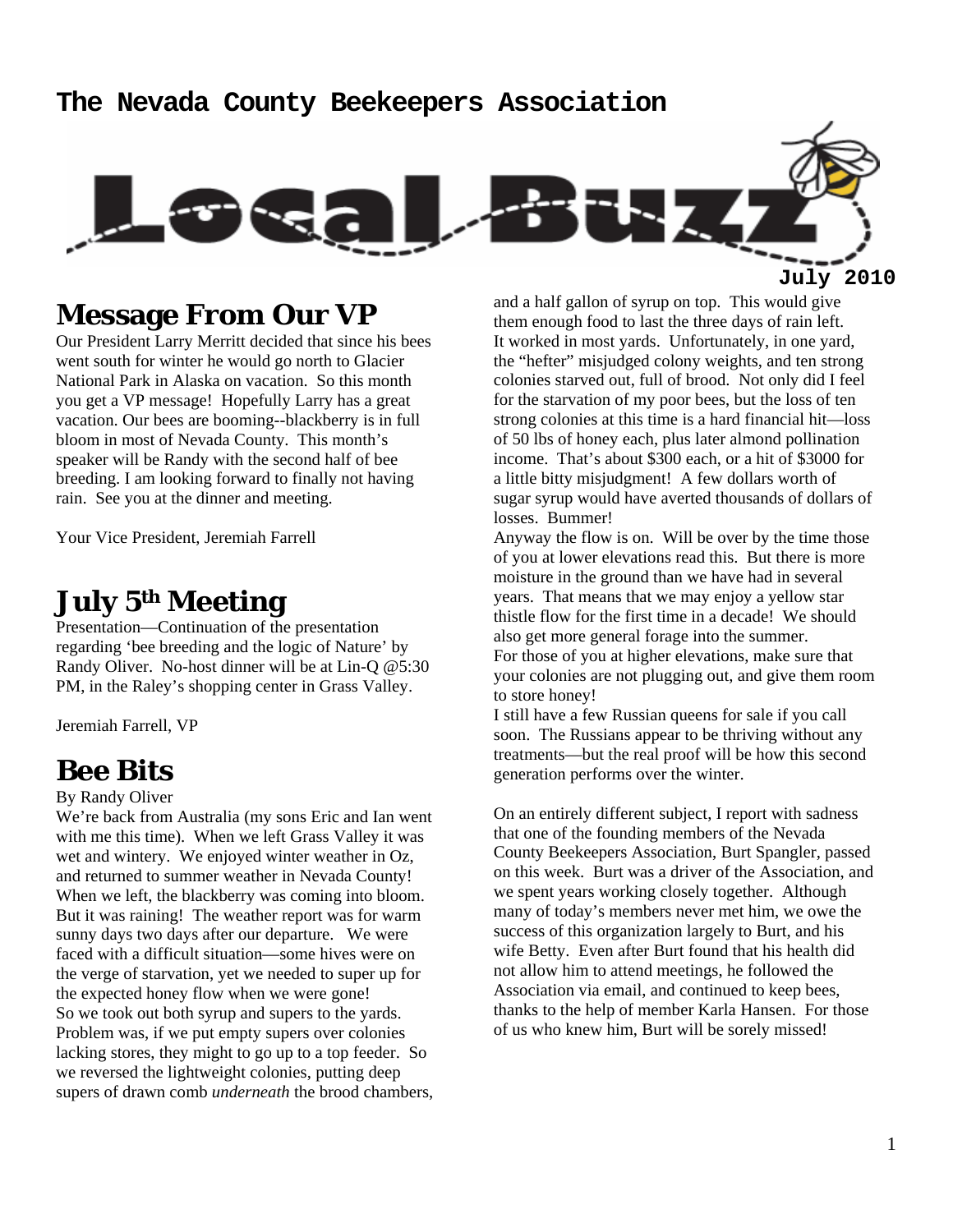# **Raffle**

Remember for every item donated to the raffle, you will receive a raffle ticket—up to five tickets per evening. Plants are always a great idea, or bring your unwanted bee equipment or whatever else you have extra at the house. Thanks, Karla Hanson, raffle chair.

# **Fair Booth Sign-up**

The Nevada County Fair is August 11-15, and workers are still needed for some shifts,10 AM-2 PM, 2-6 PM, or 6-10 PM. Please contact Karla Hanson before July 25 at 265-3756 or email queenbeez@att.net > Working at the fair is not only fun, it also serves as outreach and education for the public, and the NCBA gives you a free entry ticket!

## **Breaking the Mite Cycle**

By Janet Brisson

As promised during my talk last month, I contacted Doug Vincent at Beekind Beekeeping Supplies in Sebastopol about their method for breaking the mite cycle.

 Doug is telling his students to kill their queens in Mid-July. At this time, the queen has just laid her eggs. You are leaving fresh eggs for the bees to make a new queen with. By doing this, it will take 14 days for a new queen to hatch and another week for her to start laying. Here you have a fresh new queen who's laying, you've broken the brood cycle and you will have lots of worker bees and few mites going into the winter. If something goes wrong, you still have time to buy a new queen. You need to monitor your hives and make sure they all have new queen cells and if one doesn't, you could take one from a hive that has extra. By dusting with powdered sugar 3 weeks from removing the queen will knock down the phoretic mites and greatly reducing your mite load. I thinking I would start dusting on the 9th day, the 17th and the 24, basically once a week as we usually do at this time.

But I have a bit of a problem with killing our queens, especially since I requeened this spring. So I'm going to do it a little different. I am going to remove the queens and make Nucs and try and winter these ladies over the winter. If someone goes wrong with the queenless hive, I would have queens to put back in. And I might have to dust the nucs a little more intensively to rid them of mites. But that's what I do.

I started to think about the timing of taking your queen out in Mid-July. Usually around the end of June, beginning of July we remove our blackberry honey and do a 3 week dusting that runs us into the thistle honey crop. We found that the bees do not utilized the sugar, instead, carry it out during a honey flow. This might be the ideal time to remove the queen. We're removing honey, going through the hive to remove the last of the drone brood, dusting and getting ready for the next flow.

 0I thought I would consult Randy Oliver on this procedure and he thought this could work really well, especially if you have queen cells ready to go in. By installing new queen cells at the beginning of July, there are still enough drones out there to mate with her and ensuring strong worker brood going into winter. The queen would hatch, take a week to mate and start laying. You would then dust your hive on day 24 to remove phoretic mites. I was worried that this wasn't long enough to break the brood cycle and then came across this article titled "MEL DISSELKOEN FIELD DAYS: COLONY REARING FOR SURVIVAL" from http://www.mdasplitter.com/

"…….As time passed, and as imported bees soon brought varroa into our apiaries, the traditional manner of keeping bees became unsustainable. Mel began to notice that his colonies did not have problems with mites and he never lost a colony to mite infestation. He began to take a closer look and discovered that whenever he killed a queen and then inserted one of his self-reared queen cells, which automatically paused the honeybee brood cycle, the mites would be greatly reduced. Upon even closer examination, he realized that the varroa mites, which depend upon honeybee brood for their reproduction, would desperately enter the first available larvae laid by the new queen. The mites enter each available cell all at the same time thereby overloading the cell and within which they perish from starvation after the bees cap it because one larva cannot provide enough food for so many mites. In time, Mel observed that the bees would respond hygienically to these first new brood cells and remove the carnage and clean the cells in preparation for fresh eggs."

For those of you who would like to try this with queen cells, Randy will have queen cells ready to purchase on Wednesday, July 8th and will explain what to do at the meeting.

Have a great day,

Janet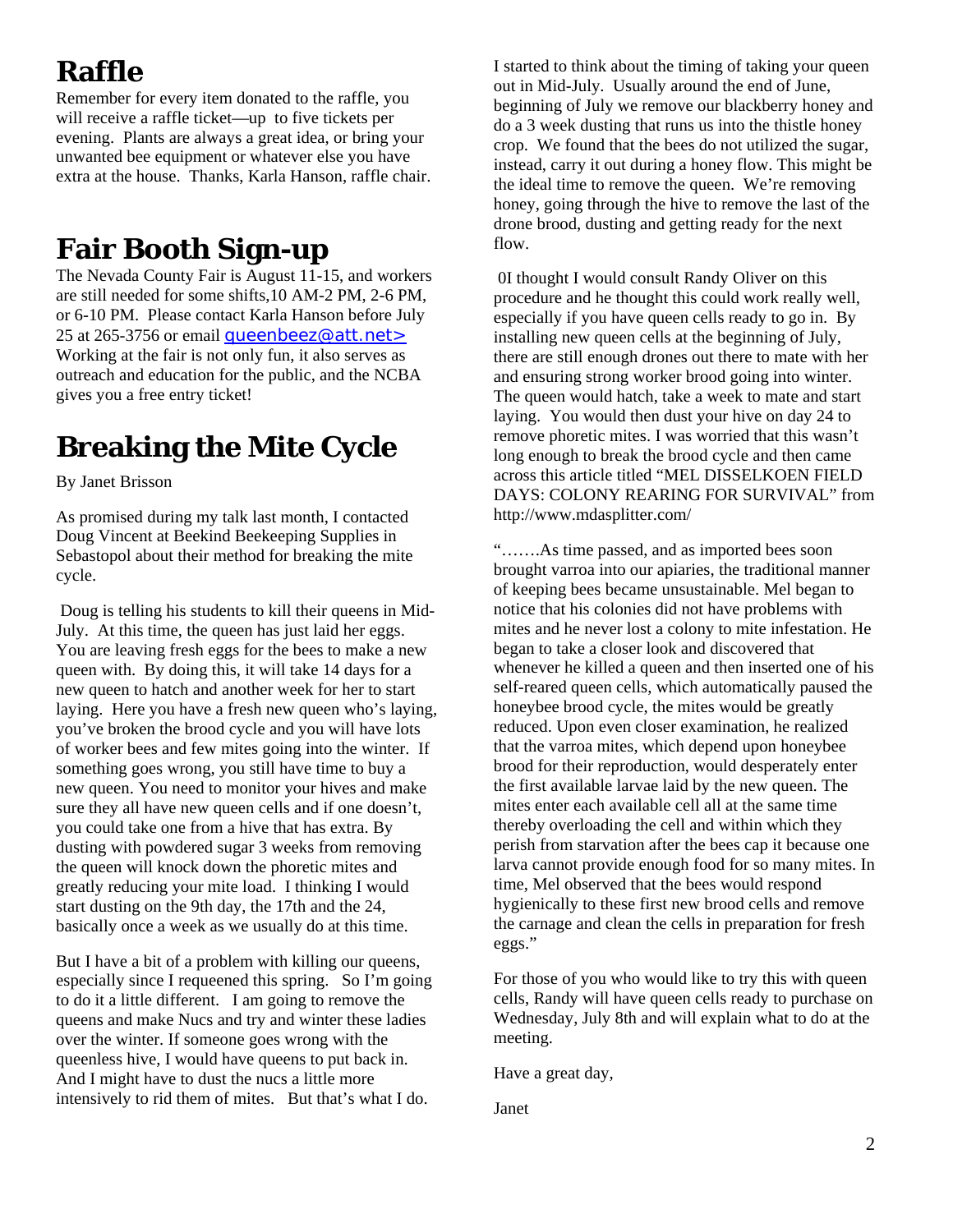### **Fair Entries Accepted Now**

The Nevada County Fair is now accepting entry applications for the honey and bee products competition, now through July 10 at 1 PM. Online entries are will be accepted until July 16. See http://www.nevadacountyfair.com/ for the competition handbook and entry application, or visit the fair office.

# **Snack Sign-up**

Thanks to the people who signed up to bring snacks to our meetings. Remember that our hearts appreciate no partially hydrogenated oils. We'd like to have at least four people per month, so if you can help please email Karla Hanson at queenbeez@att.net.

July: Dan Wheat, Boorinakis/ Harper, Patrick **McCauley** August: Rob Slay, Myra Traugot September: Mari Wolf October: Sherry Skolfield, Charles Whittlesey

#### **Sacramento Beekeeping Supplies**

- Complete line of all beekeeping supplies
- American dealer for Sheriff suits
- Gifts—bee themed children's wear, tableware, garden décor, etc
- Books—children's beekeeping, homemade cosmetics, candles
- Beeswax candles, molds, waxes (soy and paraffin too) dyes, scents, and wicks
- Honeycomb sheets for rolling candles—35 colors

2110 X Street, Sacramento, CA 95818 (916) 451-2337 fax (916) 451-7008 Webpage at www.sacramentobeekeeping.com email: info@sacramentobeekeeping.com Open Tuesday through Saturday 10:00 – 5:30 **MAIL ORDERS RECEIVE QUICK SERVICE** 

# **June Minutes**

President Larry Merritt opened with members' comments: Laying worker in queenless hive will deposit one or more eggs in random, leaving shotgun pattern of cells.

Finance: Janet Brisson:MayStart\$3214.19; Inc\$264: Exp\$36.86; MayEnd\$3441.33.

PROGRAM Janet Brisson 'Environmentally Friendly Beekeeping" Bees tolerate cold but not dampness- protect from rain. Mites enter 7-10 day old larvae, which are capped at 10 days. They breed and eat 12 days in worker cells. Two cups of powdered sugar is sprinkled through strainer across all frames three times in three weeks, jams mites' footpads. Screened bottom board and/or sticky board removes them. Two pounds treats 3 hives--spring and summer; check 3 days later on sticky boards, which can be cleaned with soapy water and recoated with Vaseline or Crisco. Check after 3 days--35 to 50 mites is OK.

Drone frames (bees fill empty space with drone cells, which queens fill all spring) should be emptied after 3 weeks or as soon as capped. Can be left in freezer overnight to reuse--bees will clean them out. Mites prefer to invade drone cells; so removing them before they hatch saves worker cells. Jack Meeks, sec

**For Sale: Country Rubes Combo Screened Bottom Boards** 

Special NCBA Club Price! Call Janet for details. 530-913-2724 or email at rubes@countryrubes.com.

# **Swarm Hotline**

Call Lynn Williams 530-675-2924 to get on the list of people who will pick up swarms. Please state where you will drive to, Marysville/Yuba City area is needed since a lot of calls come from here. Co-chair of the swarm committee is Karla Hanson 265-3756.